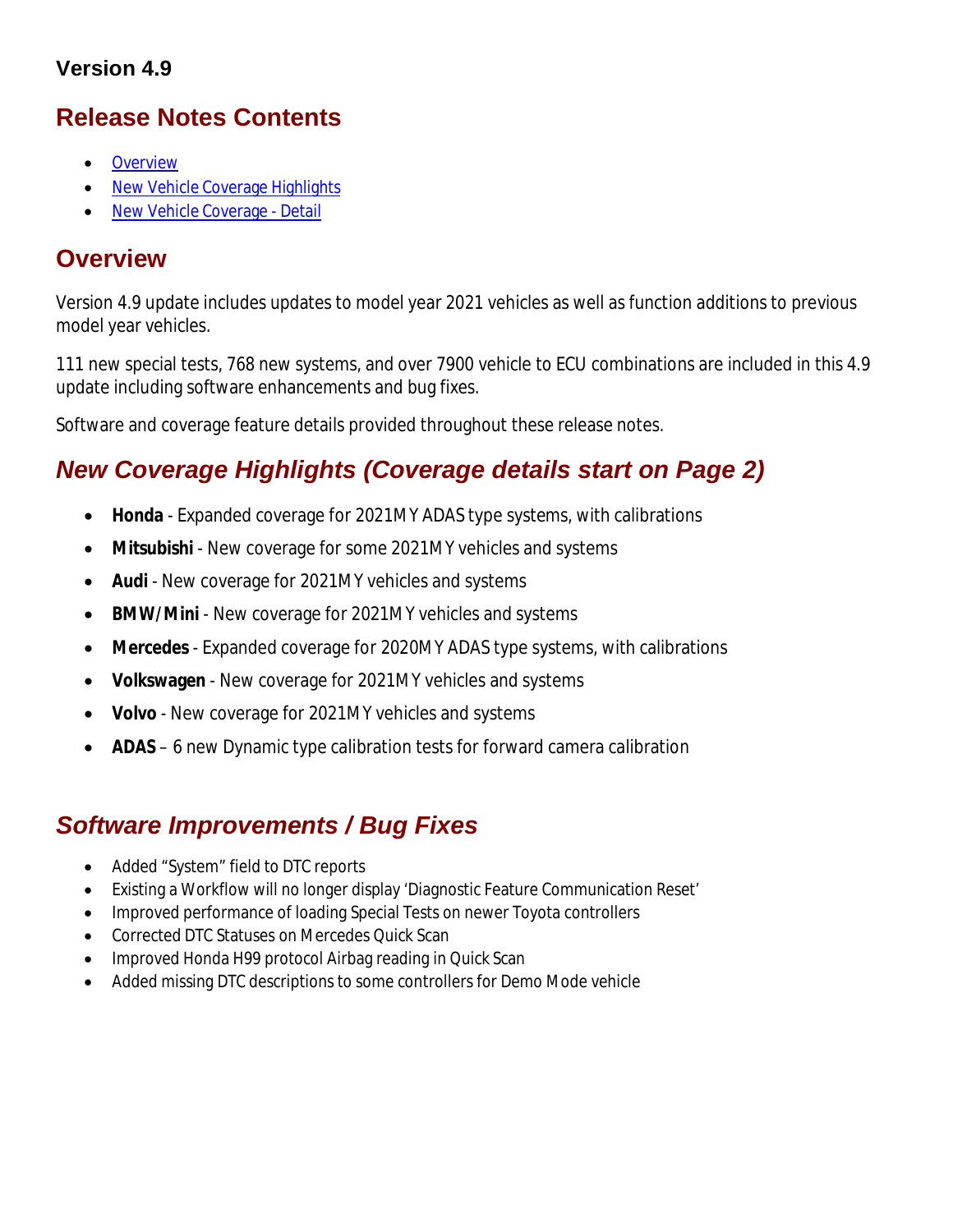# *New Coverage – USA Domestic*

## *Chrysler/Jeep Coverage*

#### **17 new Adjustment type special tests including**:

- **Engine/PCM** Quicklearn RFE, Aisin QuickLearn, Quick Learn, Reset Memory, RDU Replacement
- **ABS** Service Procedures
- **Safety/Airbag** Initialize ORC
- **Climate (HVAC)** Actuator Calibration
- **ADAS** Dynamic Camera Calibration for 2021 Voyager

#### **16 new Actuation type special tests including:**

- **Engine/PCM** Check PCM Odometer, Idle RPM Test, Intake Manifold Short Runner Valve (SRV) Solenoid Control State, O2 Heater Tests
- **Instrument Cluster** Check Engine MIL Lamp, Stop Start System Active Indicator, Stop / Start System Active Lamp, Tire Pressure Monitoring, Tow/Haul Indicator

## *Ford Coverage*

#### **6 new Adjustment type special tests including**:

- **Engine/PCM** Clear Transmission Adaptive KAM Tables, Do Not Use The Transmission Adaptive KAM Tables, Initialize Adaptive KAM Tables, Reset KAM, Stop Trans-Adaptive Learning And Measure Slip Time
- **Brakes/ABS**  Central Car Configuration (CCC) Learn ABS

### **28 new Actuation type special tests including:**

- **Engine/PCM** Electric Air Pump, Fuel Pump
- **Transmission** Converter Pressure Control, Desired Line Pressure Control, Firm Shift, Gear Command By Output State Control, Output State Control Of Torque Converter, Pressure Control Solenoid A, Shift Solenoid Pressure Control B, Shift Solenoid Pressure Control C, Shift Solenoid Pressure Control D, Shift Solenoid Pressure Control E
- **Brakes/ABS** All Isolation Valve Output Request
- **•** Suspension Air Compressor
- **Seat** DRIVER FRONT SEAT MODULE tests

### *General Motors Coverage*

- Added coverage for 32 new systems for 2021MY
- Added coverage for 32 new vehicle-ecu combinations

#### **5 new Adjustment type special tests including**:

- **Transmission** Transmission Service Fast Learn
- **ADAS** Vehicle Direction Camera Learn for 2021 Bolt EV
- **Others** REM CTRL DOOR LOCK tests

### **3 new Actuation type special tests including:**

**Engine/PCM** – Depressurize Fuel System, Engine Oil Type Setup, Misfire Graph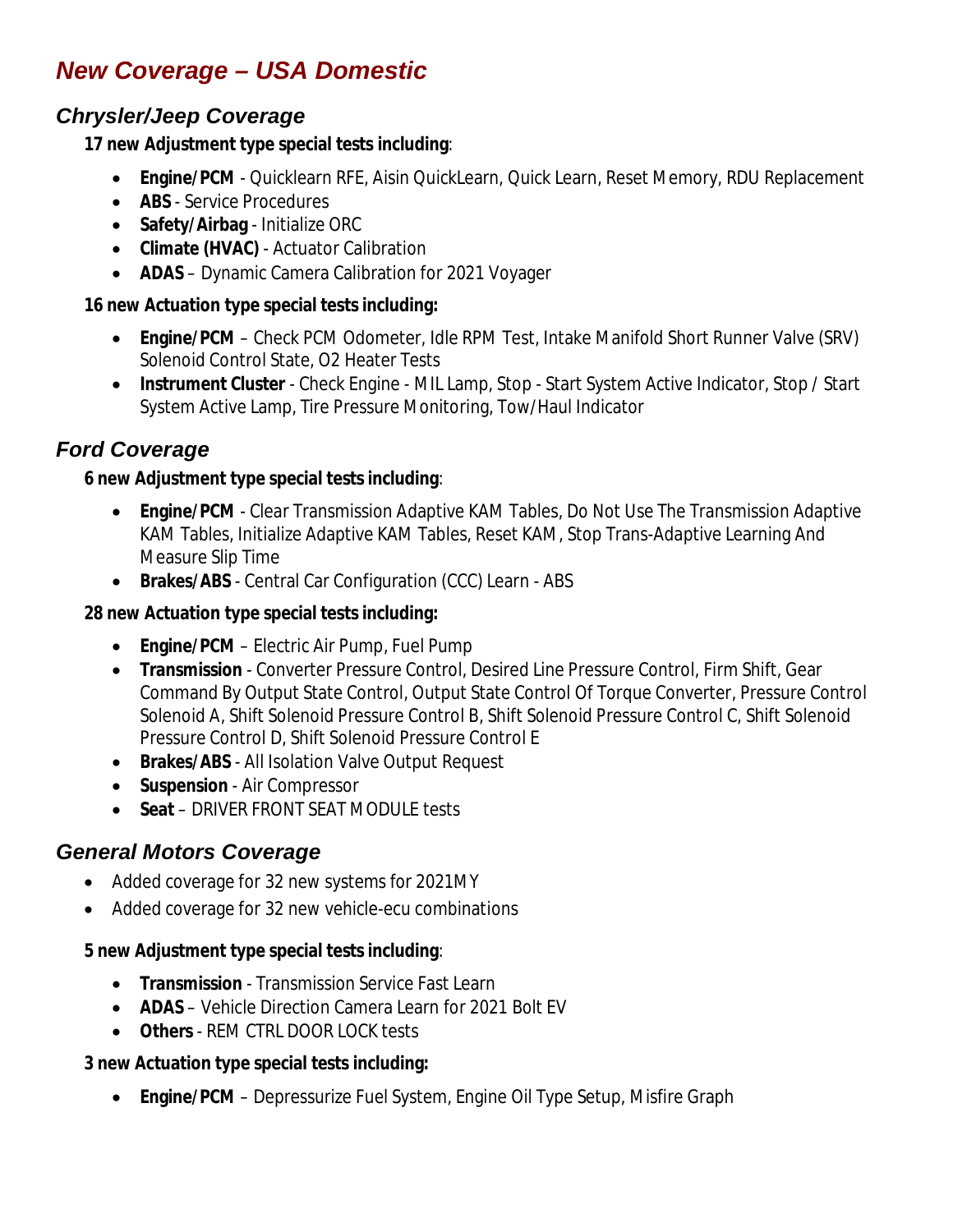# *New Coverage – USA Asian*

## *Honda/Acura Coverage*

- Expanded coverage for 2021MY ADAS type systems, with calibrations
- Added coverage for 8 new vehicle-ecu combinations

### *Mazda Coverage*

- New coverage for 2021MY vehicles and systems
- Added coverage for 115 new systems
- Added coverage for 121 new vehicle-ecu combinations

#### **1 new Adjustment type special test**:

**ADAS/Driver Assist** – Forward Sensing Camera Calibration – Dynamic for 2021MY

### *Mitsubishi Coverage*

- New coverage for some 2021MY vehicles and systems
- Added coverage for 31 new systems
- Added coverage for 34 new vehicle-ecu combinations

## *Toyota/Lexus Coverage*

- Added coverage for 80 new systems
- Added coverage for 156 new vehicle-ecu combinations

### **9 new Adjustment type special tests including**:

- **Engine/PCM -** Switch Grille Shutter Control Mode, Switch Oil Maintenance Display
- **ABS/Brakes** Air Bleeding, ECB Utility, EPB Initialize, Forced Actuator Refresh
- **Climate (HVAC)** A/C Operation Limit History Count Clear, Refrigerant Pressure History Clear, Servomotor Initialization

### **19 new Actuation type special tests including:**

- **Engine/PCM -** Check Mode, Control the Electric Thermostat Duty Ratio
- **Climate (HVAC)** Damper Control Servo Motor tests, Front Right Seat Heater, Refrigerant Gas Volume Check
- **Body Control** Automatic High Beam Switch Light, Collision Door Lock Release, Dimmer Signal, Front Footwell Lights, Illuminated Entry System, Light Control Glass Relay, Mirror Fold Signal, Mirror Return Signal, Outside Mirror Footwell Lights, Rear Fog Light, Washer Nozzle Heater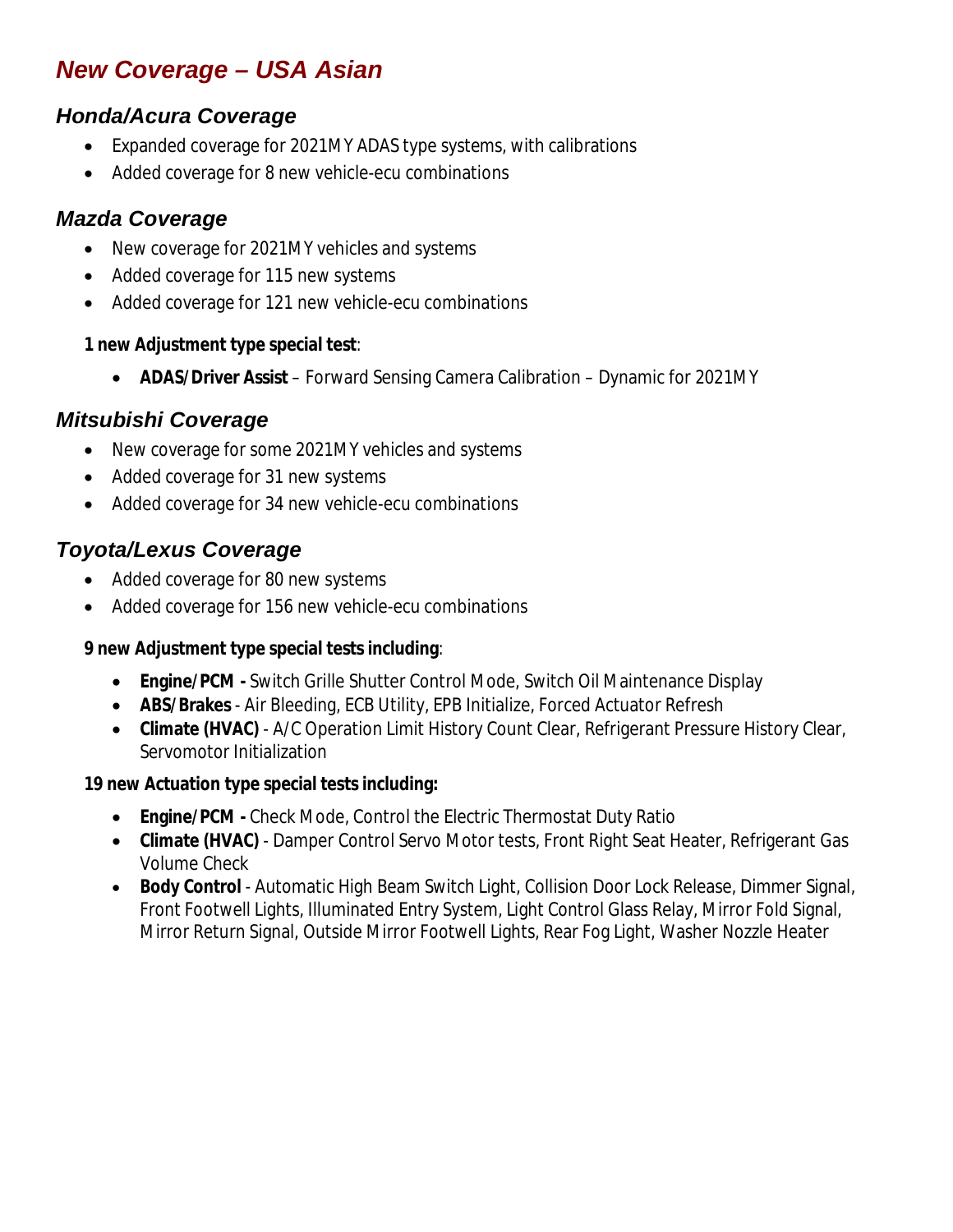# *New Coverage – USA European*

## *Alpha Romeo Coverage*

#### **1 new Adjustment type special test**:

**Others** - DRIVE TRAIN CONTROL MODULE - RDU Replacement

### *Audi Coverage*

- New coverage for 2021MY vehicles and systems
- Added coverage for 175 new systems
- Added coverage for 4,706 new vehicle-ecu combinations

### *BMW/Mini Coverage*

- New coverage for 2021MY vehicles and systems
- Added coverage for 166 new systems
- Added coverage for 1,796 new vehicle-ecu combinations

#### **3 new Adjustment type special tests including**:

- **Engine/PCM -** Fuel Consumption Display Adjustment
- **ADAS/Driver Assist** KAFAS Camera Calibration and Rain Sensor Init for 2021MY vehicles

#### **2 new Actuation type special tests including:**

- **Engine/PCM -** System Test, Fuel Tank Leak Diagnosis
- **Others** Park Distance Control

### *Fiat Coverage*

#### **3 new Adjustment type special tests including**:

- **Transmission/Electronic Shifter** Quick Learn
- **ABS/Brakes** Service Procedures
- **Others** DRIVE TRAIN CONTROL MODULE RDU Replacement

#### **1 new Actuation type special test**:

**Engine/PCM** - Check PCM Odometer

### *Mercedes Benz Coverage*

- Expanded coverage for 2020MY ADAS type systems, with calibrations
- Added coverage for 21 new systems
- Added coverage for 83 new vehicle-ecu combinations

### *Volkswagen Coverage*

- New coverage for 2021MY vehicles and systems
- Added coverage for 104 new systems
- Added coverage for 587 new vehicle-ecu combinations